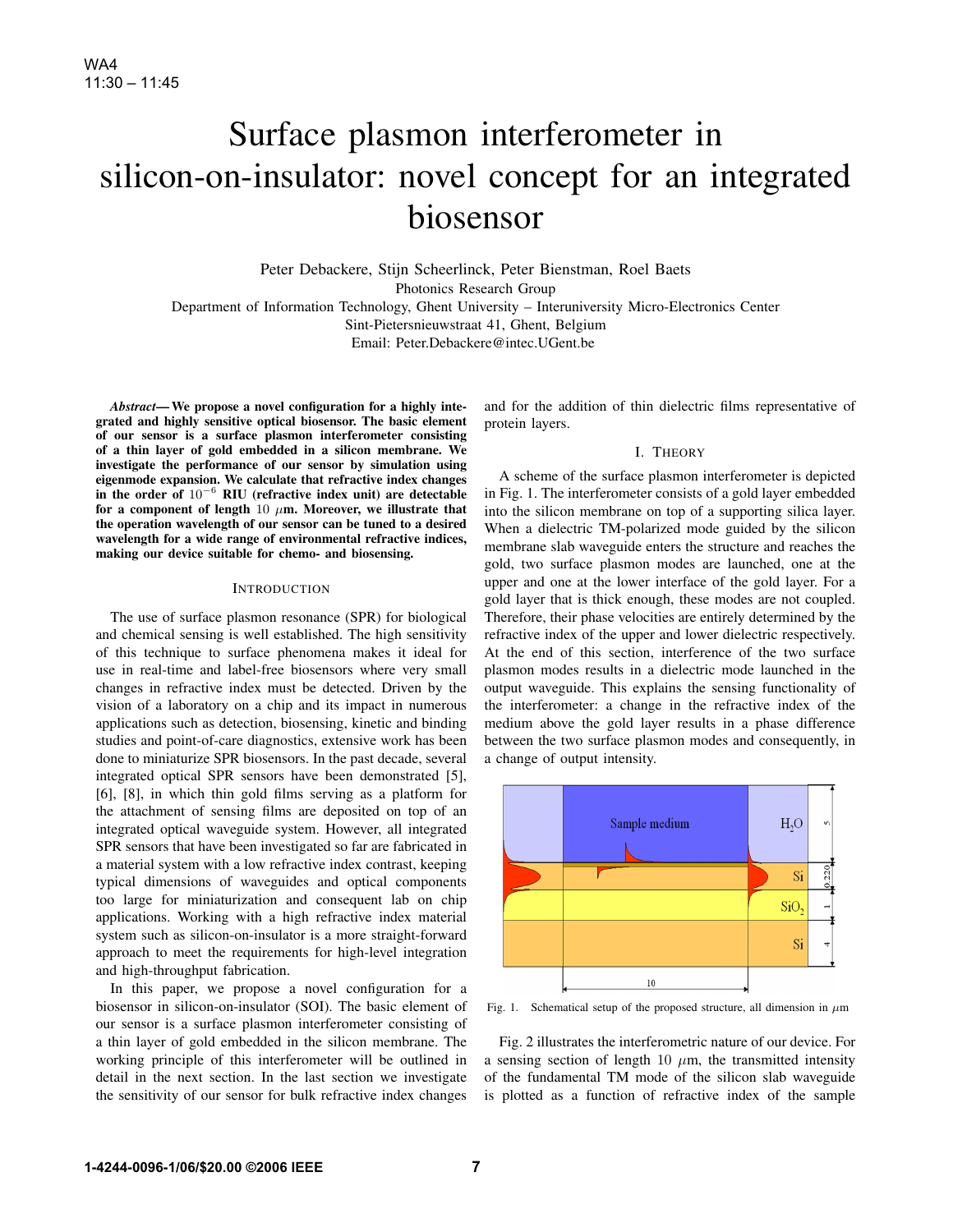medium. For this simulation, we have chosen a wavelength of 1.55  $\mu$ m, which is in the near-infrared region and suitable for biosensing applications. When the upper and lower surface plasmon modes arrive in phase at the end of the sensing section, constructive interference leads to maximal transmission. However, for certain values of the sample refractive index, the phase difference between the two modes equals  $\pi$ , resulting into destructive interference and a minimum in the transmission curve.



Fig. 2. Transmission of the structure depicted in Fig. 1 as a function of refractive index. The length of the structure is 10  $\mu$ m

Although the theory as outlined above has been presented here for a fixed wavelength and variable refractive index of the sample medium, there is a second, and perhaps more useful, method of using this device. As outlined above, the first method is to use a monochromatic input mode and monitor the output power as a function of the refractive index of the sample. The second mode of operation uses a broadband input mode and as a function of the refractive index of the sample medium we monitor the position of the spectral minima in the transmission curve.

In Fig. 3 we have simulated the response of the structure shown in Fig. 1 to a broadband incoming waveguide mode. The refractive index of the sample medium is fixed at a value of 1.33. This behavior can also be explained by comparing the phase difference between the internal and the external plasmonmodes as can be seen in the bottom of Fig. 3.



Fig. 3. Transmission of the structure as a function of the wavelength, the length of the structure is 10  $\mu$ m

In both modes of operation a sensor length of approximately 10  $\mu$ m should suffice, which is two orders of magnitude smaller than current integrated surface plasmon sensors.

## II. SIMULATION RESULTS

For our simulations, we used an in house-developed eigenmode solver CAMFR [1]. The calculation method consists of a Fourier Modal Method algorithm, which was recently improved by adding an adaptive spatial resolution at the discontinuity points of the refractive index profile [3], [4], that generates reliable estimates for an eigenmode solver. The reference data for the refractive index of gold was taken from [12].

#### *A. Optimalization*

Because the device is based on interference, the resonance of the system can be tuned to a multitude of required wavelength ranges, or refractive index ranges. The main parameters governing the response of this device are the length of the sensing region, the thickness of the Si waveguide in the sensing region, and the thickness of the Au layer.

The length of the sensing region influences the phase of both propagating surface plasmon modes, and thus determines the position of the resonance. To achieve maximal interference the losses along the upper and lower 'branch' of the interferometric section should be approximately equal. Since the internal plasmon mode propagates in a high-index material system, the loss of this mode is much higher than the loss of the external plasmon mode. This loss-difference can be compensated by choosing the appropriate thickness of the Si waveguide in the sensing region, thus modifying the coupling of the incoming waveguide mode to the internal/external surface plasmon mode. A third and last parameter is the thickness of the  $Au$  layer. By modifying this thickness we can tune the phases and losses of the surface plasmon modes.

By varying these three parameters we have optimized the sensor depicted in Fig. 1 so that the transmission would be minimal for a refractive index of the sample medium of 1.33, and a wavelength of 1.55  $\mu$ m. In the optimized design the thickness of the silicon membrane is equal to  $101 \ nm$ , and the length of the device is equal to 6.055  $\mu$ m. Simulation results for this device are shown in Fig. 4.

### *B. Sensitivity of the Device*

If we work at a fixed wavelength and vary the refractive index of the sample medium, we can calculate that sensor sensitivity for this device reaches values of  $10000$   $dB/RIU$ (refractive index unit). In conjunction with an optoelectronic system which can measure changes in the optical power of 0.01 dB, variations in the refractive index as small as  $10^{-6}$ can be measured. This value is comparable with that of other integrated surface plasmon sensors [8], the dimensions however are two orders of magnitude smaller. This means that the smallest amount of a certain molecule that can be detected will also be two orders of magnitude smaller than current integrated surface plasmon sensors.